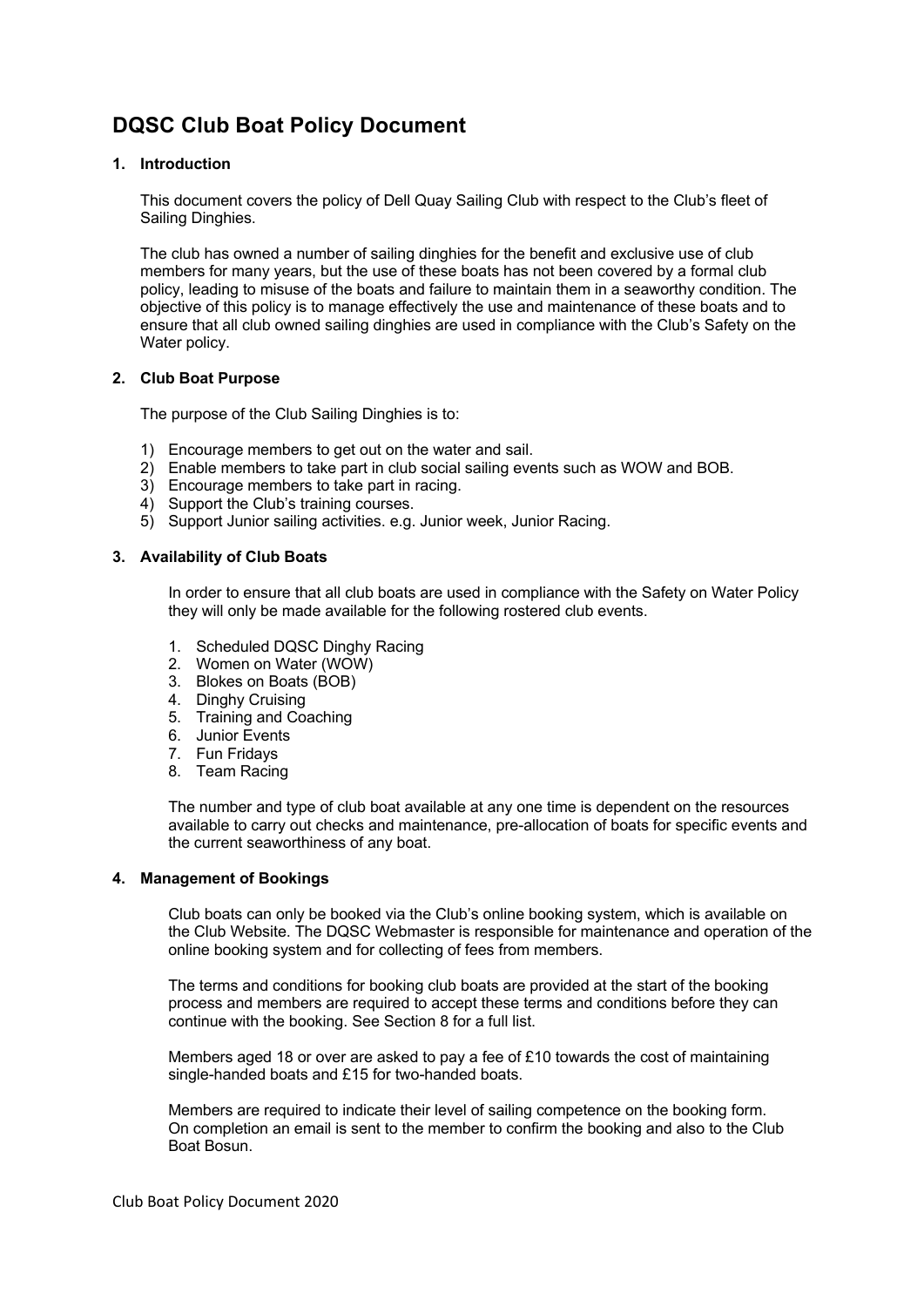Club boats can only be released to club members by nominated members or officials, depending on the club event for which the boat is being booked out. A list of members able to release boats is provided in the online booking system.

#### **5. Sailing Dinghy Maintenance**

All defects to the club sailing dinghies are to be reported via the Club Boat Fault Reporting Form on the club website.

To manage minor defects and weekly servicing DQSC utilises a Club Boat Bosun

- (1) The Club Boat Bosun is appointed by the Sailing Committee.
- (2) The Club Boat Bosun will:
	- Maintain a visual inspection of sailing dinghies and equipment
	- Make arrangements for the repair of identified or reported defects
	- Notify the sailing committee of constraints on availability of sailing dinghies
	- Record in the Maintenance book any issues reported or found during inspection that require action to be taken.

# **6. Sailing Dinghy Security**

In order to prevent unauthorised use of the sailing dinghies by members or non-members the rudders and dagger boards (If applicable) are locked down in the club workshop. These can only be released by nominated members as detailed in Section 4.

In order to ensure that members use the correct equipment for each boat a system of identification has been developed as follows:

- Each hull is marked with DQSC in large letters and the club logo for easy and quick identification.
- Each hull has a unique identifier according to type. e.g. P1, P2 etc. for Pico, V1, V2 etc. for RS Vision.
- All matching sails and equipment have the same identifier.
- All trolleys are clearly identified, so it is clear that a club boat is still on the water if the trolley is situated in the vicinity of the water's edge or beach.

A detailed equipment list is available for each boat so members can check that all equipment is available and fit for purpose before taking a boat out.

# **7. Safety**

By providing regular inspections and maintenance of all Club Sailing Dinghies, the Club has taken all reasonable steps to ensure that boats are safe for club members to use. Boats are checked regularly and may be checked between bookings/outings. They are aware of the inherent element of risk involved in the sport and accept responsibility for the exposure of themselves, their crew and their boat to such inherent risk whilst taking using the boat. They are responsible for the safety of themselves, their crew, their boat and their other property whether afloat or ashore and for checking that the boat they have booked is correctly equipped and rigged before going on the water.

Members booking club boats are also required to report any faults they discover when collecting the boats or damage to the boats that occurs during their use.

In particular members must comply with paragraphs 1 to 3 of the Terms and Conditions in Section 8.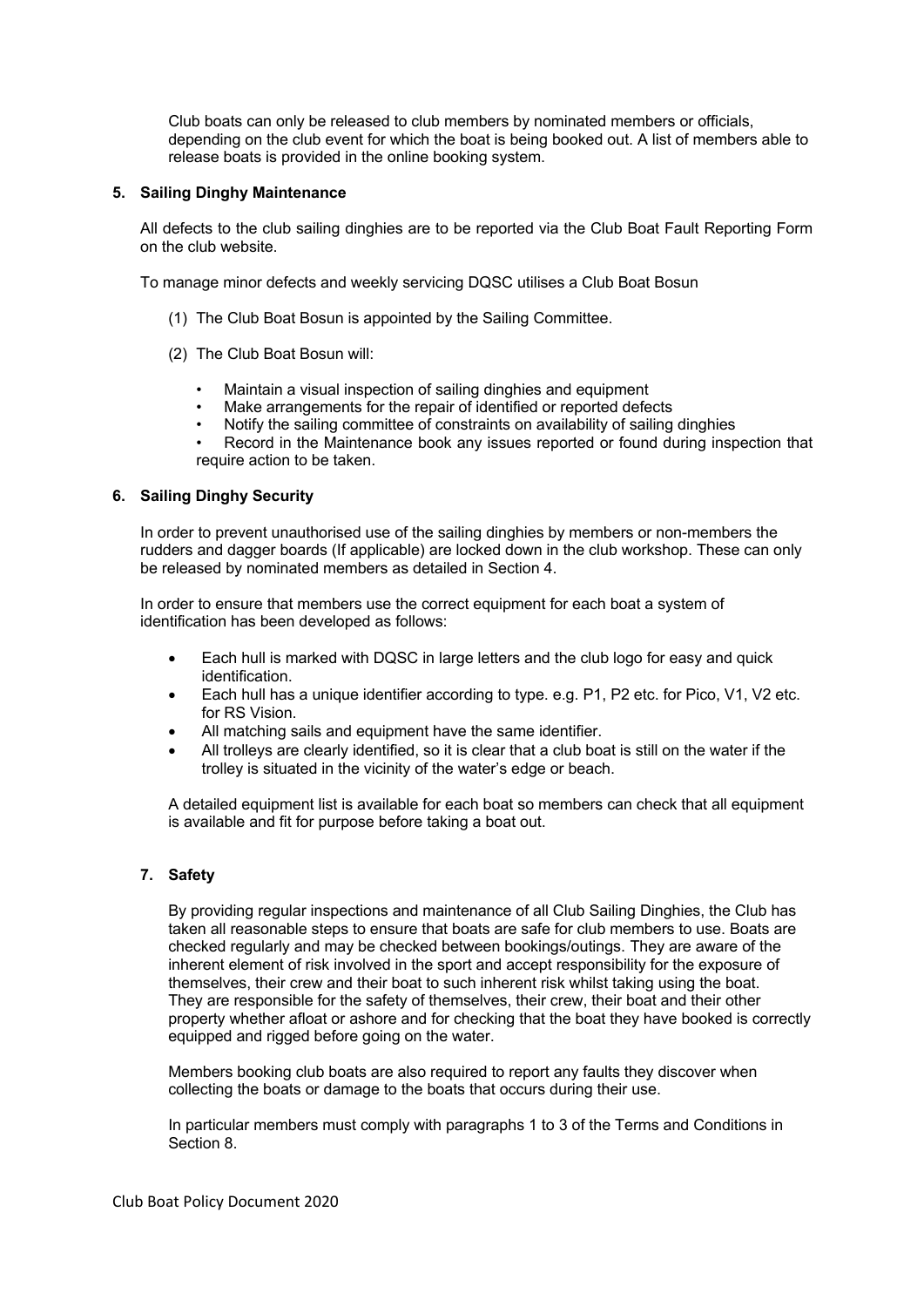# **8. Booking Terms and Conditions**

- 1. You are responsible for your own and your crew's safety, provision of appropriate safety equipment and for the dinghy you have booked. You should take note of the following safety considerations, acceptance of which is a condition of your booking.
	- a) You are aware of the inherent element of risk involved in sailing and accept responsibility for the exposure of yourself, your crew and the boat you have booked to such inherent risk whilst taking part in the event.
	- b) You are responsible for the safety of yourself, your crew, the boat you have booked and your other property whether afloat or ashore.
	- c) You must check that the boat you have booked is in good order, equipped to sail in the event and is fit to participate.
	- d) The provision of a race management team, patrol boats and other officials and volunteers by the event organiser does not relieve you of your responsibilities.
	- e) The provision of any patrol boat cover by the event organiser is limited to such assistance, particularly in extreme weather conditions, as can be practically provided in the circumstances.
- 2. Before rigging the dinghy, you must assess the weather and tidal conditions versus you and your crew's experience. If booking a boat for a Junior/Novice assess the level of supervision you can give to the junior or novice sailor in the prevailing conditions.
- 3. Club boats cannot be booked by novice sailors. You must have RYA Dinghy Level 2 or equivalent experience/competence in order to borrow a club boat.
- 4. Club boats are only available for use on a scheduled club activity and you must indicate the activity you plan to use the boat for from the drop-down list on the booking form. For each activity the authorised members will be able to release the boat to you on the day you use it, as detailed in the booking system.
- 5. Unless you are a qualified Assistant Instructor (AI) or Dinghy Instructor (DI), you must be 18 or over in order to book a club boat. Bookings for juniors (under 18) must be made by an adult responsible for the junior(s).
- 6. When you have completed the booking process you should print off a hard copy of your downloadable booking form or download the form to your tablet or mobile phone. You can also print off a downloadable copy of the rigging instructions for the boat you have booked. Rigging instructions for each club boat are also provided in the club boat equipment storage area in the workshop.
- 7. When you collect the boat, you will first of all need to show a copy of the booking form to the organiser of the event for which you are borrowing the boat. They will release the rudder and dagger board (if applicable) for your boat from the secure equipment storage area located in the workshop. **NOTE:** All club boat hulls and foils are uniquely identified by an alphanumeric labelling system as follows.

You must ensure that the foils you use are correctly matched with the hull of the boat you have booked.